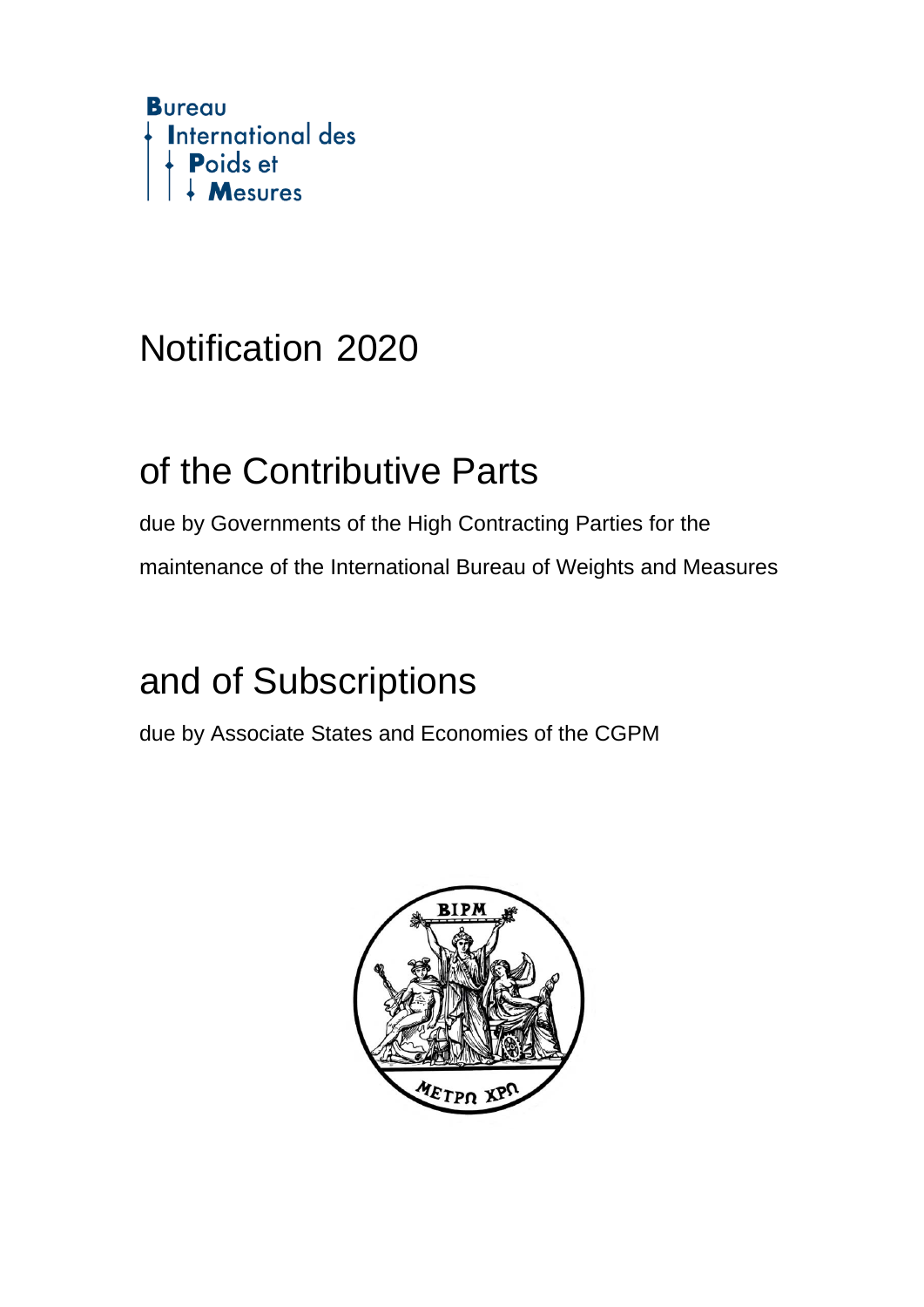#### **Terms of payment:**

Contributions and Subscriptions should be paid at the beginning of each year. Established in euros, the sums are payable in euros or in any other currency convertible to euros. Payment should be net of charge for the BIPM.

Payment can be made by

 **bank transfer to the BIPM account at HSBC** Bank code: 30056 Branch code: 00006 Account number: 0006 370 0020 RIB key: 20 SWIFT code: CCFRFRPP IBAN: FR76 3005 6000 0600 0637 0002 020

103 avenue des Champs Elysees, F‐75419 PARIS cedex 08

 **bank transfer to the BIPM account at La Banque Postale** Bank code: 20041 Branch code: 00001 Account number: 02 829 26J 020 RIB key: 55 SWIFT code: PSSTFRPPPAR IBAN: FR40 2004 1000 0102 8292 6J02 055

Centre financier, F‐75900 PARIS cedex 15

**cheque** payable to the Bureau International des Poids et Mesures

To request an invoice, please contact the BIPM Director.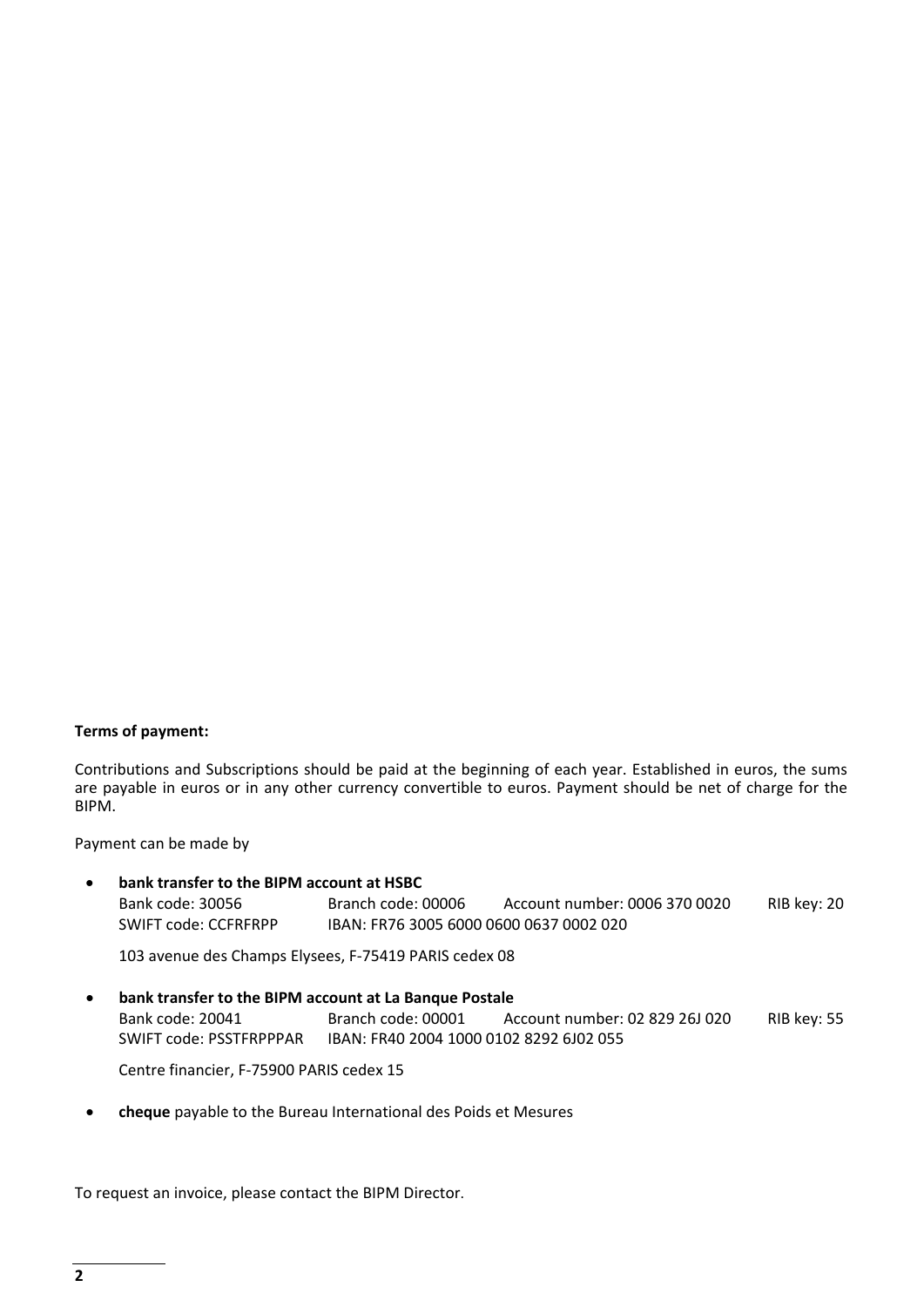#### **Dotation of the BIPM**

At its 26th meeting (November 2018), the General Conference on Weights and Measures (CGPM) adopted Resolution 4 on the annual dotation of the International Bureau of Weights and Measures (BIPM) for the years 2020 to 2023, which sets it as follows:

| 2020: | 12 356 526 euros  |
|-------|-------------------|
| 2021: | 12 480 091 euros  |
| 2022: | 12 604 892 euros  |
| 2023: | 12 730 941 euros. |

#### **Contributive parts in 2020**

The repartition of the dotation for 2020 is based on the United Nations' Scale of Assessments for the apportionment of expenses as adopted by the UN General Assembly in December 2018 for the years 2019 to 2021.

The repartition of the dotation for 2019, estimated in 2018 on the basis of the UN Scale of Assessments for the years 2016 to 2018, has been recalculated on the basis of the Scale of Assessments adopted by the UN General Assembly in December 2018 and applicable from 2019. The resulting correction of the contributive parts for the year 2019 is taken into account in the present Notification for 2020.

Those Member States marked with an asterisk pay the maximum or minimum contribution. Except for these States, the repartition percentage is calculated by multiplying the UN scale by 1.227.

For full details please refer to the explanatory note on the BIPM website:

Calculation of the individual contributions to the BIPM dotation for Member States

#### **Subscriptions of Associate States and Economies of the CGPM**

In its Resolution 4 adopted at its 24th meeting (2011), the CGPM increased the minimum percentage for Associate States to 0.1 % of the annual dotation of the BIPM.

The CGPM also decided that after an initial five‐year period following granting of Associate status of the CGPM, if the CIPM considers, on the basis of the criteria it has adopted, that it would be appropriate for the Associate State to become a Member State, the amount of the subscription for such an Associate will be progressively increased each year so that after five years it reaches an amount equivalent to 90 % of the annual contribution it would pay as a Member State.

For full details please refer to the explanatory note on the BIPM website:

 Calculation of the individual subscriptions for Associates (States and Economies) of the General Conference on Weights and Measures (CGPM)

> **T. Usuda** Tsukuba, Japan

**W. Louw** Pretoria, South Africa

CIPM Secretary

CIPM President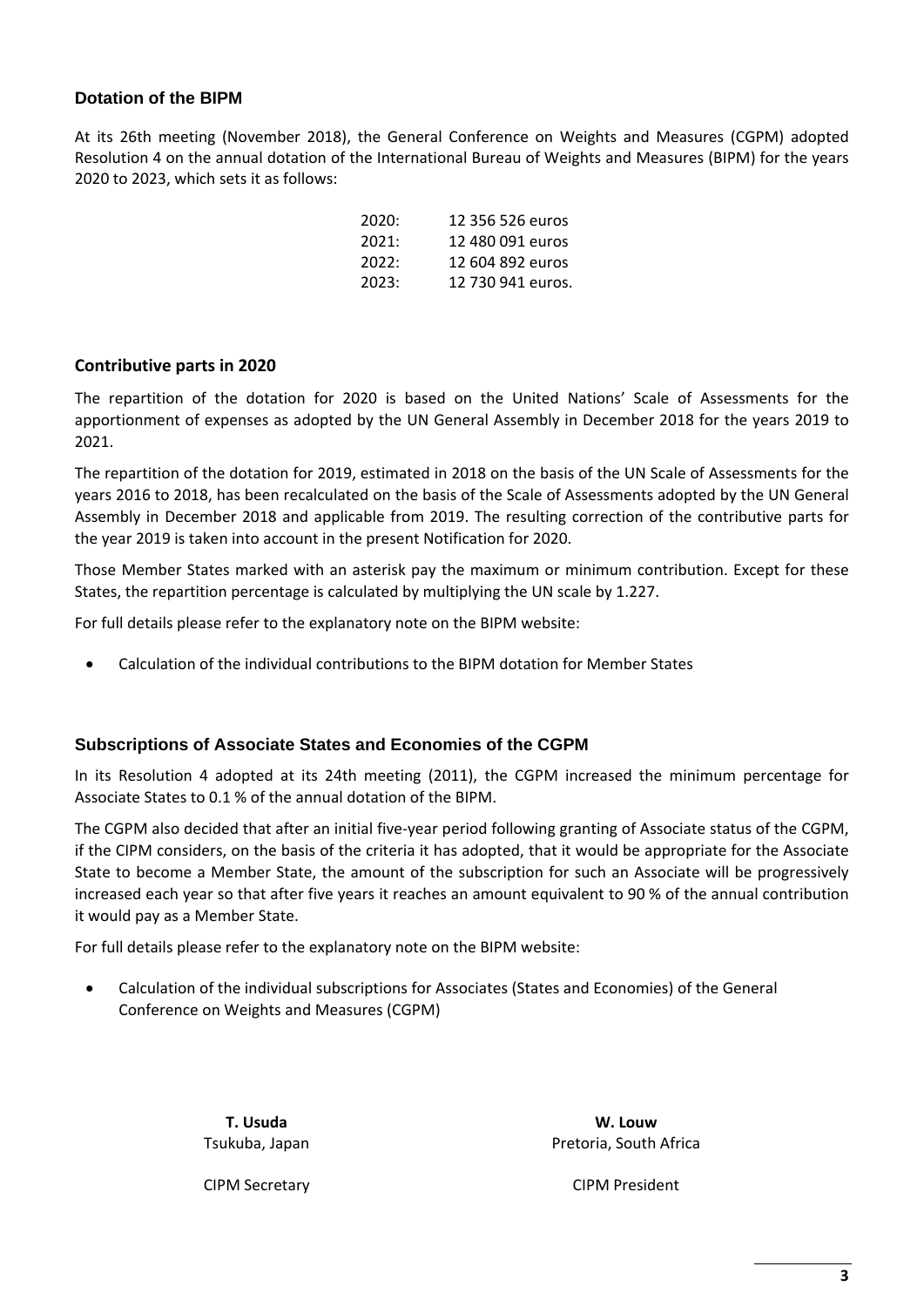## Member States / États Membres

|                          |        |              | Contribution for | Contribution for |              |              |            |                                 |
|--------------------------|--------|--------------|------------------|------------------|--------------|--------------|------------|---------------------------------|
| État Membre              |        | UN Scale for | 2019 on          | 2019 on          | Difference/€ | Contribution | Total due  | <b>Member State</b>             |
|                          |        | 2019-2021    | UN Scale for     | UN Scale for     |              | for 2020/€   | for 2020/€ |                                 |
|                          |        |              | 2016-2018/€      | 2019-2021/€      |              |              |            |                                 |
| Afrique du Sud           | $\ast$ | 0.272        | 56 306           | 55 4 67          | $-839$       | 57 211       | 56 372     | South Africa                    |
| Allemagne                |        | 6.090        | 901 925          | 920 499          | 18 5 74      | 923 272      | 941 846    | Germany                         |
| Arabie saoudite          |        | 1.172        | 161 779          | 177 147          | 15 3 68      | 177 681      | 193 048    | Saudi Arabia                    |
| Argentine                |        | 0.915        | 125 922          | 138 302          | 12 3 7 9     | 138 718      | 151 098    | Argentina                       |
| Australie                |        | 2.210        | 329 911          | 334 040          | 4 1 2 9      | 335 046      | 339 175    | Australia                       |
| Autriche                 |        | 0.677        | 101 641          | 102 328          | 687          | 102 636      | 103 323    | Austria                         |
| Belgique                 |        | 0.821        | 124 934          | 124 094          | $-840$       | 124 467      | 123 627    | Belgium                         |
| Brésil                   |        | 2.948        | 539 687          | 445 588          | -94 099      | 446 930      | 352 831    | <b>Brazil</b>                   |
| <b>Bulgarie</b>          | $\ast$ | 0.046        | 56 306           | 55 4 67          | $-839$       | 57 211       | 56 372     | <b>Bulgaria</b>                 |
| Canada                   |        | 2.734        | 412 353          | 413 242          | 889          | 414 487      | 415 376    | Canada                          |
| Chili                    |        | 0.407        | 56 326           | 61 518           | 5 1 9 2      | 61703        | 66 895     | Chile                           |
| Chine                    |        | 12.005       | 1 1 18 1 95      | 1 108 629        | $-9566$      | 1 143 473    | 1 133 907  | China                           |
| Colombie                 |        | 0.288        | 56 306           | 55 4 67          | $-839$       | 57 211       | 56 372     | Colombia                        |
| Croatie                  |        | 0.077        | 56 306           | 55 4 67          | $-839$       | 57 211       | 56 372     | Croatia                         |
| Danemark                 |        | 0.554        | 82 442           | 83737            | 1 2 9 4      | 83 989       | 85 283     | Denmark                         |
| Égypte                   | $\ast$ | 0.186        | 56 306           | 55 4 67          | $-839$       | 57 211       | 56 372     | Egypt                           |
| Émirats arabes unis      |        | 0.616        | 85 266           | 93 108           | 7842         | 93 3 88      | 101 231    | <b>United Arab Emirates</b>     |
| Espagne                  |        | 2.146        | 344 875          | 324 366          | $-20508$     | 325 343      | 304 835    | Spain                           |
| États-Unis d'Amérique    |        | 22.000       | 1 130 912        | 1 108 629        | $-22223$     | 1 143 473    | 1 121 190  | <b>United States of America</b> |
| Fédération de Russie     |        | 2.405        | 435 928          | 363 514          | $-72414$     | 364 609      | 292 195    | <b>Russian Federation</b>       |
| Finlande                 |        | 0.421        | 64 3 7 3         | 63 634           | $-739$       | 63 8 26      | 63 087     | Finland                         |
| France                   |        | 4.427        | 685 937          | 669 138          | $-16799$     | 671 153      | 654 354    | France                          |
| Grèce                    | $\ast$ | 0.366        | 66 490           | 55 4 67          | $-11023$     | 57 211       | 46 188     | Greece                          |
| Hongrie                  | $\ast$ | 0.206        | 56 306           | 55 4 67          | $-839$       | 57 211       | 56 372     | Hungary                         |
| Inde                     |        | 0.834        | 104 041          | 126 059          | 22 017       | 126 438      | 148 456    | India                           |
| Indonésie                |        | 0.543        | 71 149           | 82 074           | 10925        | 82 321       | 93 246     | Indonesia                       |
| Irak                     | $\ast$ | 0.129        | 56 306           | 55 467           | $-839$       | 57 211       | 56 372     | Iraq                            |
| Iran (Rép. islamique d') |        | 0.398        | 66 490           | 60 157           | $-6333$      | 60 339       | 54 006     | Iran (Islamic Rep. Of)          |
| Irlande                  | $\ast$ | 0.371        | 56 306           | 56 0 76          | $-230$       | 57 211       | 56 981     | Ireland                         |
| Israël                   |        | 0.490        | 60702            | 74 063           | 13 3 6 1     | 74 286       | 87 647     | Israel                          |
| Italie                   |        | 3.307        | 529 099          | 499 851          | $-29249$     | 501 356      | 472 108    | Italy                           |
| Japon                    | $\ast$ | 8.564        | 1 130 912        | 1 108 629        | $-22223$     | 1 143 473    | 1 121 190  | Japan                           |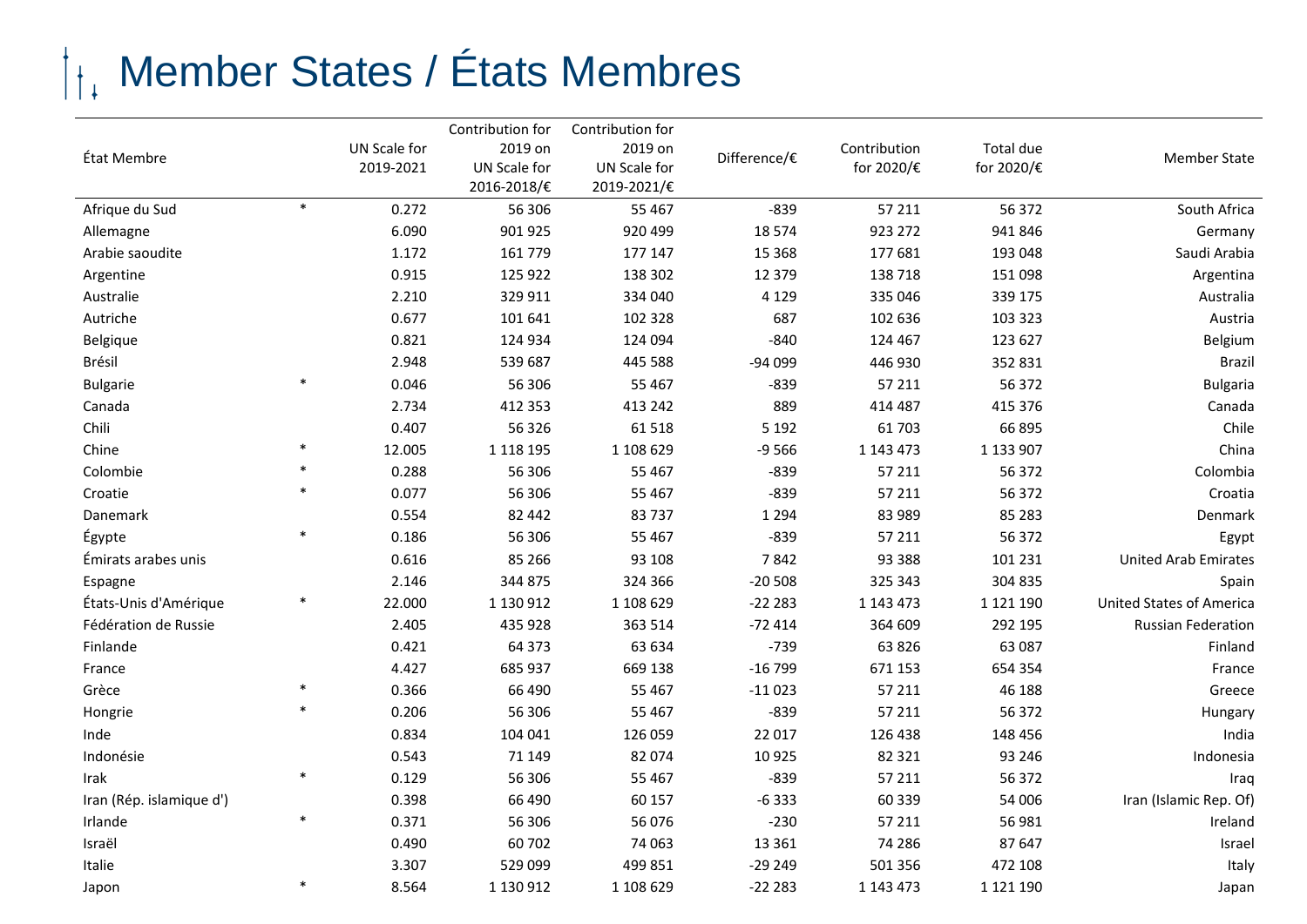| Kazakhstan                                               | $\ast$ | 0.178  | 56 306     | 55 4 67    | $-839$  | 57 211     | 56 372     | Kazakhstan        |
|----------------------------------------------------------|--------|--------|------------|------------|---------|------------|------------|-------------------|
| Kenya                                                    |        | 0.024  | 56 306     | 55 467     | $-839$  | 57 211     | 56 372     | Kenya             |
| Lituanie                                                 | *      | 0.071  | 56 306     | 55 467     | $-839$  | 57 211     | 56 372     | Lithuania         |
| Malaisie                                                 | $\ast$ | 0.341  | 56 306     | 55 467     | $-839$  | 57 211     | 56 372     | Malaysia          |
| Mexique                                                  |        | 1.292  | 202 577    | 195 285    | $-7292$ | 195 873    | 188 581    | Mexico            |
| Monténégro                                               | $\ast$ | 0.004  | 56 306     | 55 467     | $-839$  | 57 211     | 56 372     | Montenegro        |
| Norvège                                                  |        | 0.754  | 119852     | 113 967    | $-5885$ | 114 310    | 108 424    | Norway            |
| Nouvelle-Zélande                                         | $\ast$ | 0.291  | 56 306     | 55 467     | $-839$  | 57 211     | 56 372     | New Zealand       |
| Pakistan                                                 | $\ast$ | 0.115  | 56 306     | 55 467     | $-839$  | 57 211     | 56 372     | Pakistan          |
| Pays-Bas                                                 |        | 1.356  | 209 212    | 204 958    | $-4253$ | 205 576    | 201 323    | Netherlands       |
| Pologne                                                  |        | 0.802  | 118723     | 121 222    | 2 4 9 9 | 121 587    | 124 086    | Poland            |
| Portugal                                                 | $\ast$ | 0.350  | 56 306     | 55 467     | $-839$  | 57 211     | 56 372     | Portugal          |
| République de Corée                                      |        | 2.267  | 287 842    | 342 655    | 54 813  | 343 688    | 398 501    | Republic of Korea |
| Roumanie                                                 | $\ast$ | 0.198  | 56 306     | 55 467     | $-839$  | 57 211     | 56 372     | Romania           |
| Royaume-Uni                                              |        | 4.567  | 630 035    | 690 299    | 60 264  | 692 378    | 752 642    | United Kingdom    |
| Serbie                                                   | $\ast$ | 0.028  | 56 306     | 55 4 67    | $-839$  | 57 211     | 56 372     | Serbia            |
| Singapour                                                |        | 0.485  | 63 102     | 73 307     | 10 205  | 73 528     | 83733      | Singapore         |
| Slovaquie                                                | $\ast$ | 0.153  | 56 306     | 55 467     | $-839$  | 57 211     | 56 372     | Slovakia          |
| Slovénie                                                 | $\ast$ | 0.076  | 56 306     | 55 467     | $-839$  | 57 211     | 56 372     | Slovenia          |
| Suède                                                    |        | 0.906  | 134 957    | 136 941    | 1984    | 137 354    | 139 338    | Sweden            |
| Suisse                                                   |        | 1.151  | 160 932    | 173 973    | 13 041  | 174 497    | 187 538    | Switzerland       |
| Tchéquie                                                 | $\ast$ | 0.311  | 56 306     | 55 467     | $-839$  | 57 211     | 56 372     | Czechia           |
| Thaïlande                                                |        | 0.307  | 56 306     | 55 467     | $-839$  | 57 211     | 56 372     | Thailand          |
| Tunisie                                                  | $\ast$ | 0.025  | 56 306     | 55 467     | $-839$  | 57 211     | 56 372     | Tunisia           |
| Turquie                                                  |        | 1.371  | 143 709    | 207 226    | 63 516  | 207 850    | 271 366    | Turkey            |
| Ukraine                                                  | $\ast$ | 0.057  | 56 306     | 55 467     | $-839$  | 57 211     | 56 372     | Ukraine           |
| Uruguay                                                  | $\ast$ | 0.087  | 56 306     | 55 467     | $-839$  | 57 211     | 56 372     | Uruguay           |
| Sous-total                                               |        | 96.192 | 12 209 883 | 12 184 941 |         | 12 356 526 | 12 331 584 | Subtotal          |
| States having acceded after the 26th meeting of the CGPM |        |        |            |            |         |            |            |                   |
| Équateur                                                 |        | 0.080  |            |            |         | 57 211     | 57 211     | Ecuador           |
| Maroc                                                    | *      | 0.055  |            |            |         | 57 211     | 57 211     | Morocco           |
|                                                          |        |        |            |            |         |            |            |                   |
| Total                                                    |        |        |            |            |         | 12 470 947 | 12 446 006 | Total             |

\*. Member State paying the maximum or minimum contribution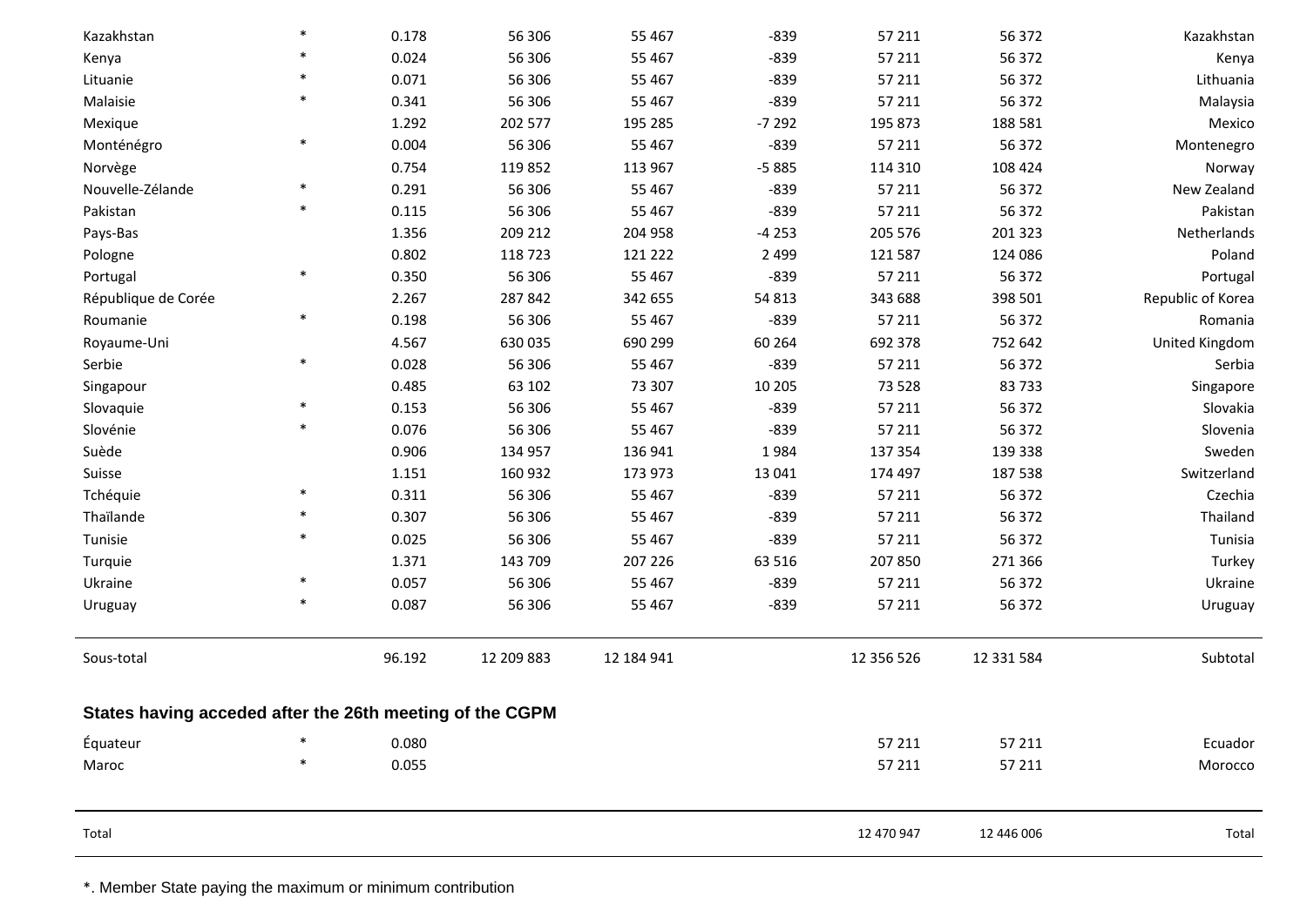# Associate States / États Associés

| Associé                         |      | UN Scale for<br>2019-2021 | Subscription<br>for 2019 on<br>UN Scale for<br>2016-2018/€ | Subscription<br>for 2019 on<br>UN Scale for<br>2019-2021/€ | Difference/€     | Subscription<br>for 2020/€ | Total due<br>for 2020/€ | Associate                        |
|---------------------------------|------|---------------------------|------------------------------------------------------------|------------------------------------------------------------|------------------|----------------------------|-------------------------|----------------------------------|
| Albanie                         |      | 0.008                     | 11 980                                                     | 11980                                                      | 0                | 12 3 5 7                   | 12 3 5 7                | Albania                          |
| Azerbaïdjan                     |      | 0.049                     | 11980                                                      | 11980                                                      | 0                | 12 3 5 7                   | 12 3 5 7                | Azerbaijan                       |
| Bangladesh                      |      | 0.010                     | 11980                                                      | 11980                                                      | 0                | 12 3 5 7                   | 12 3 5 7                | Bangladesh                       |
| Bélarus                         | #    | 0.049                     | 50 675                                                     | 50 675                                                     | 0                | 51 490                     | 51 490                  | <b>Belarus</b>                   |
| Bolivie (État plurinational de) |      | 0.016                     | 11 980                                                     | 11980                                                      | $\pmb{0}$        | 12 3 5 7                   | 12 3 5 7                | Bolivia (Plurinational State of) |
| Bosnie-Herzégovine              |      | 0.012                     | 11980                                                      | 11980                                                      | 0                | 12 3 5 7                   | 12 3 5 7                | Bosnia and Herzegovina           |
| Botswana                        |      | 0.014                     | 11980                                                      | 11980                                                      | 0                | 12 3 5 7                   | 12 3 5 7                | Botswana                         |
| Costa Rica                      | $\#$ | 0.062                     | 50 675                                                     | 50 675                                                     | 0                | 51 490                     | 51 490                  | Costa Rica                       |
| Cuba                            | #    | 0.080                     | 50 675                                                     | 50 675                                                     | 0                | 51 4 90                    | 51 490                  | Cuba                             |
| Estonie                         | #    | 0.039                     | 42 936                                                     | 42 936                                                     | 0                | 51 490                     | 51 490                  | Estonia                          |
| Éthiopie                        |      | 0.010                     | 11980                                                      | 11980                                                      | 0                | 12 3 5 7                   | 12 3 5 7                | Ethiopia                         |
| Géorgie                         |      | 0.008                     | 11 980                                                     | 11980                                                      | 0                | 12 3 5 7                   | 12 3 5 7                | Georgia                          |
| Ghana                           |      | 0.015                     | 11980                                                      | 11980                                                      | 0                | 12 3 5 7                   | 12 3 5 7                | Ghana                            |
| Jamaïque                        |      | 0.008                     | 11 980                                                     | 11980                                                      | 0                | 12 3 5 7                   | 12 3 5 7                | Jamaica                          |
| Koweït                          |      | 0.252                     | 40 221                                                     | 38 090                                                     | $-2131$          | 38 204                     | 36 073                  | Kuwait                           |
| Lettonie                        | $\#$ | 0.047                     | 50 675                                                     | 50 675                                                     | 0                | 51 490                     | 51 490                  | Latvia                           |
| Luxembourg                      |      | 0.067                     | 11980                                                      | 11980                                                      | 0                | 12 3 5 7                   | 12 3 5 7                | Luxembourg                       |
| Macédoine du Nord               |      | 0.007                     | 11980                                                      | 11980                                                      | 0                | 12 3 5 7                   | 12 3 5 7                | North Macedonia                  |
| Malte                           |      | 0.017                     | 11980                                                      | 11980                                                      | 0                | 12 3 5 7                   | 12 3 5 7                | Malta                            |
| Maurice                         |      | 0.011                     | 11980                                                      | 11980                                                      | 0                | 12 3 5 7                   | 12 3 5 7                | Mauritius                        |
| Mongolie                        |      | 0.005                     | 11980                                                      | 11980                                                      | 0                | 12 3 5 7                   | 12 3 5 7                | Mongolia                         |
| Namibie                         |      | 0.009                     | 11980                                                      | 11980                                                      | 0                | 12 3 5 7                   | 12 3 5 7                | Namibia                          |
| Oman                            |      | 0.115                     | 15 980                                                     | 17382                                                      | 1 4 0 3          | 17435                      | 18837                   | Oman                             |
| Ouzbékistan                     |      | 0.032                     | 11980                                                      | 11980                                                      | 0                | 12 3 5 7                   | 12 3 5 7                | Uzbekistan                       |
| Panama                          | $\#$ | 0.045                     | 50 675                                                     | 50 675                                                     | 0                | 51 490                     | 51 490                  | Panama                           |
| Paraguay                        |      | 0.016                     | 11 980                                                     | 11980                                                      | $\boldsymbol{0}$ | 12 3 5 7                   | 12 3 5 7                | Paraguay                         |
| Pérou                           | #    | 0.152                     | 44 387                                                     | 45 135                                                     | 749              | 51 490                     | 52 238                  | Peru                             |
| Philippines                     | $\#$ | 0.205                     | 45 207                                                     | 46737                                                      | 1531             | 51 490                     | 53 0 20                 | Philippines                      |
| Qatar                           |      | 0.282                     | 38 040                                                     | 42 624                                                     | 4584             | 42752                      | 47 337                  | Qatar                            |
| République arabe syrienne       |      | 0.011                     | 11980                                                      | 11980                                                      | 0                | 12 3 5 7                   | 12 3 5 7                | Syrian Arab Republic             |
| République de Moldova           |      | 0.003                     | 11980                                                      | 11 980                                                     | 0                | 12 3 5 7                   | 12 3 5 7                | Republic of Moldova              |
| Seychelles                      |      | 0.002                     | 11 980                                                     | 11980                                                      | 0                | 12 3 5 7                   | 12 3 5 7                | Seychelles                       |